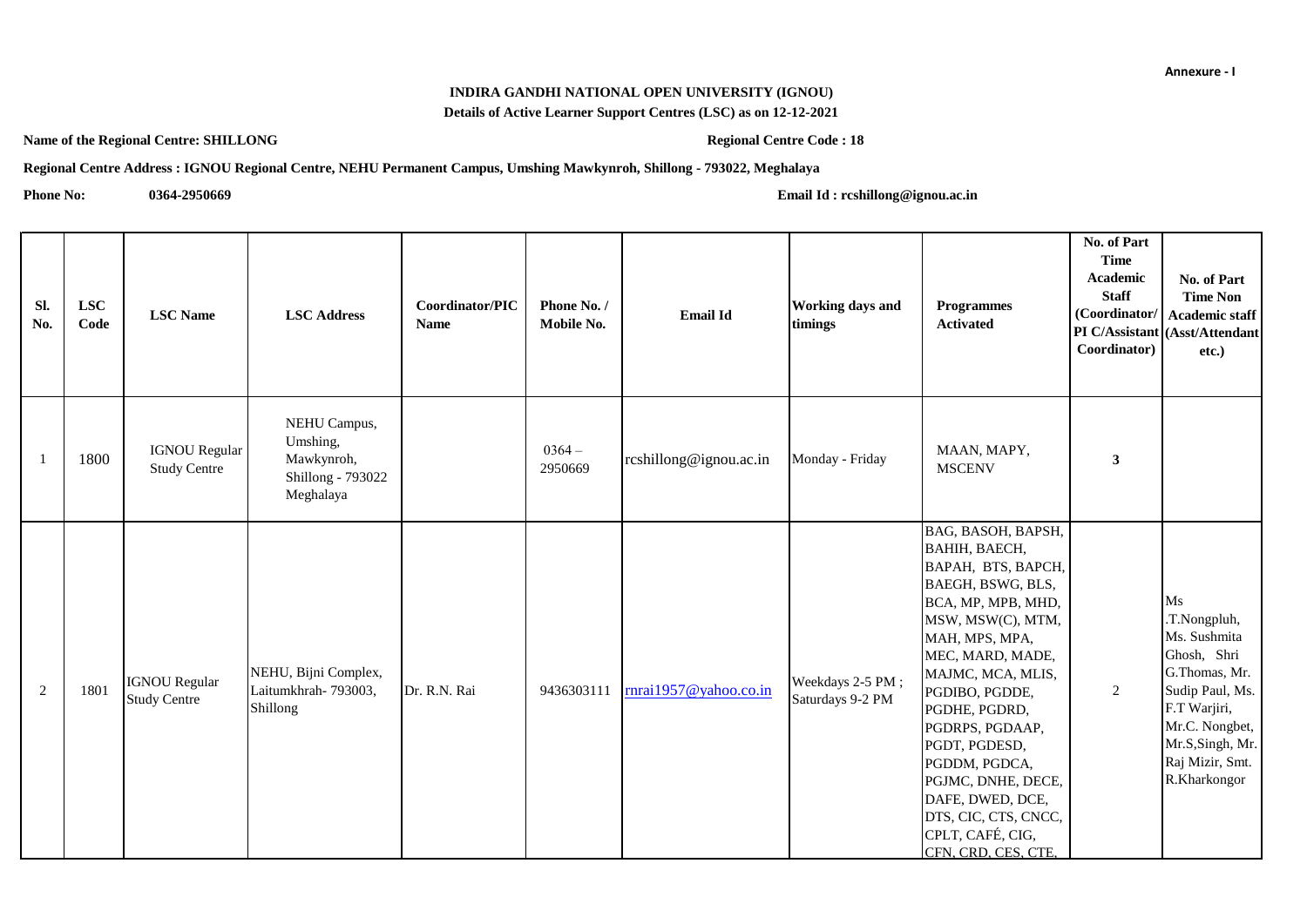| $\mathfrak{Z}$           | 1802 | <b>IGNOU Regular</b><br><b>Study Centre</b> | Tura Govt. College, Tura,<br>West Garo Hills Dist.,<br>794001      | Mr. Munindra Deka              | 943631347<br>88837055493 | turascignou1802@g<br>mail.com         | Weekdays 2-5 PM;<br>Saturdays 9-2 PM | BAG, BCOMG, BSCG,<br>BAHIH, BAECH, BTS,<br>MEG, MAH, MPS,<br>MPA, MSO, MEC,<br>MARD, PGDRD,<br>PGJMC, PGDHE, DTS,<br>DCE, DWED, CIC,<br>CNCC, CWED, CPLT,<br>CFN, CTE, CCP, CTS | $\overline{2}$ | S.A.Sangma,<br>Mrs. P.Marak,<br>Mr. Maidul<br>Kanti Modak,<br>Shri Norke A.<br>Sangma, Shri<br>Deepjoti Nath |
|--------------------------|------|---------------------------------------------|--------------------------------------------------------------------|--------------------------------|--------------------------|---------------------------------------|--------------------------------------|---------------------------------------------------------------------------------------------------------------------------------------------------------------------------------|----------------|--------------------------------------------------------------------------------------------------------------|
| $\overline{\mathcal{A}}$ | 1820 | <b>IGNOU Regular</b><br><b>Study Centre</b> | Saw Lyngdoh Higher<br>Sec.School, Mawkaiaw,<br>Jaintia Hills Dist. | Shri. P.Narayanan              | 9436320550               | scignou1820@yahoo<br>com              | Weekdays 2-5 PM;<br>Saturdays 9-2 PM | <b>BAG, MPS</b>                                                                                                                                                                 |                | Shri D.Lathong,<br>Shri D.Khlem,<br>Smt.<br>M.Shadap                                                         |
| 5                        | 1824 | <b>IGNOU Regular</b><br><b>Study Centre</b> | Williamnagar College,<br>East Khasi Hills Dist.                    | Shri J.A.Momin                 | 9436166264               | jacheran77@gmail.c om                 | Weekdays 2-5 PM;<br>Saturdays 9-2 PM | BAG, BCOMG, MAH,<br>MPS, MPA, MSO, CIG                                                                                                                                          |                | Shri .R.Marak,<br>Shri<br>P.Ch.Sangma,<br>Smt, S. Sangma                                                     |
| 6                        | 1825 | IGNOU Regular<br><b>Study Centre</b>        | Mendipathar College,<br>East Garo Hills Dist                       | Shri Francis Areng             | 7005645387               | ignou1825@gmail.com                   | Weekdays 2-5 PM;<br>Saturdays 9-2 PM | BAG, BAPSH, BAECH,<br>BAPAH, MEG, MPS,<br>MSO, MAH, MEC, CIG                                                                                                                    |                | Shri Rinku<br>Mohanto, Shri<br>G.Ch.Marak                                                                    |
| $\overline{7}$           | 1826 | <b>IGNOU Regular</b><br><b>Study Centre</b> | Captain Williamson<br>College, Baghmara, South<br>Garo Hills Dist. | Shri Nikunta K.Sahu 8638532143 |                          | nikunjasahu5@gmail<br>.com            | Weekdays 2-5 PM;<br>Saturdays 9-2 PM | BAG, BAHIH, BAECH,<br>MPS, MAH                                                                                                                                                  |                | Shri S.Ch<br>Sangma,<br>Driebilla<br>Ch.Marak                                                                |
| 8                        | 1879 | <b>IGNOU</b> Regular<br><b>Study Centre</b> | Sngap Syiem College,<br>West Khasi Hills,<br>Mawkyrwat             | Shri Sandorlang<br>Ramsiej     | 8837356796               | ignouscngapsyiemcol<br>lege@gmail.com | Weekdays 2-5 PM;<br>Saturdays 9-2 PM | <b>BAG</b>                                                                                                                                                                      |                | Shri Kitboklyne<br>Lyngdoh, Shri<br>Bantei<br>D.Lyngdoh,<br>Smt.<br>Farmerjoy<br>Wanniang                    |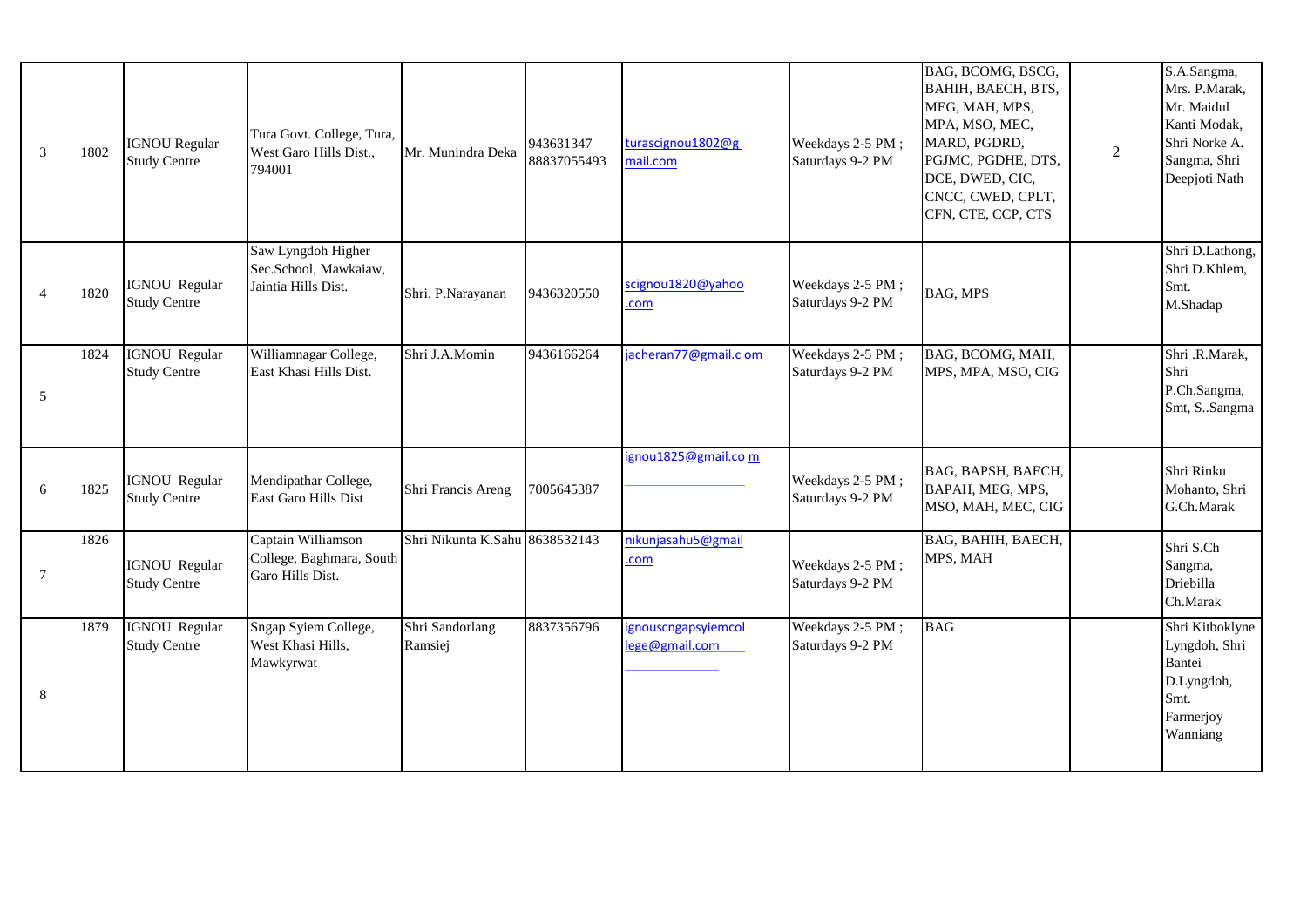| 9  | 1880   | IGNOU Regular<br><b>Study Centre</b>        | St. Paul Higher Sec.<br>School, Marbisu                              | Shri Beaconfield<br>Khyriem | 8794802210 | beacondkhyriem@g<br>mail.com                | Weekdays 2-5 PM;<br>Saturdays 9-2 PM | BAG, BSWG & MSO                                                                                                     |              | Ms. Everista<br>Thabah, Shri<br>Jeremiah<br>Lyngdoh,<br>Mrs. Irene<br>Kurbah  |
|----|--------|---------------------------------------------|----------------------------------------------------------------------|-----------------------------|------------|---------------------------------------------|--------------------------------------|---------------------------------------------------------------------------------------------------------------------|--------------|-------------------------------------------------------------------------------|
| 10 | 1872   | <b>IGNOU Regular</b><br><b>Study Centre</b> | St.Dominic Savio Higher<br>Sec School, Garobadha,<br>West Garo Hills | Mr. Sailendra Sinha         | 9436720696 | shailendra.edu2011<br>@gmail.com            | Weekdays 2-5 PM;<br>Saturdays 9-2 PM | <b>BAG, MPS &amp; MAH</b>                                                                                           |              | B.A. Marak,<br>Sangitha<br>R.Marak, B.A.<br>Sangma                            |
| 11 | 1877   | <b>IGNOU Regular</b><br><b>Study Centre</b> | Shillong College, Boyce<br>Road, Laitumkhrah,<br>Shillong            | Dr Shankar Sharma           | 9436335399 | shankar.s.sharma@gmail.<br>com              | Weekdays 2-5 PM;<br>Saturdays 9-2 PM | BSCG, BCOMG,<br>MCOM, MSO, MEG                                                                                      |              | Shri N.Paul,<br>Mrs.<br>D.Kharkongor,<br>Shri CArengh,<br>Shri S.<br>Myrthong |
| 12 | 1807 D | <b>IGNOU</b> Special<br><b>Study Centre</b> | KJP Synod, Church<br>House, Synod Complex,<br>Mawkhar, Shillong      | Shri T.Mawlong              | 9436170204 | ohiwotp@yahoo.com                           | Weekdays 2-5 PM;<br>Saturdays 9-2 PM | BAG, BCOMG,<br>BAPSH, BAHIH,<br>BAECH, BTS, MSO,<br>MPS, MEC, MAGD,<br>MAPY, DWED, CWED,<br><b>CTE CES</b>          |              |                                                                               |
| 13 | 1808-D | <b>IGNOU</b> Special<br><b>Study Centre</b> | Jaintia Eastern College,<br>Khliehriat                               | Shri. Nishwa<br>Rymbai      | 9862467544 | rnishwa@yahoo.co.in                         | Weekdays 2-5 PM;<br>Saturdays 9-2 PM | BAG, BASOH, BAPSH,<br>BAHIH, BAECH,<br><b>BAEGH</b>                                                                 |              |                                                                               |
| 14 | 1811 D | <b>IGNOU Special</b><br><b>Study Centre</b> | Kiang Nangbah Govt.<br>College, Jowai                                | Dr. Proforma<br>Suchiang    | 9436703709 | ignoussc1811d@gmail.com                     | Weekdays 2-5 PM;<br>Saturdays 9-2 PM | BAG, BASOH, BAPSH,<br>ВАНІН, ВАЕСН,<br>BAEGH, MEG, MAH,<br>MPS, MARD, DWED,<br><b>CWED</b>                          |              |                                                                               |
| 15 | 1814D  | <b>IGNOU</b> Special<br><b>Study Centre</b> | Mawsynram Higher<br>Secondary School,<br>Mawsynram                   | Shri Kameshwar<br>Singh     | 9436332565 | kameshwarsingh <sub>221</sub><br>@gmail.com | Weekdays 2-5 PM;<br>Saturdays 9-2 PM | BA, BTS, MAH, MPS,<br>MHD, MARD, MSO,<br>DWED, CWED                                                                 |              |                                                                               |
| 16 | 1817 D | <b>IGNOU</b> Special<br><b>Study Centre</b> | Nongstoin College,<br>Nongstoin, West Khasi<br>Hills Dist.           | Dr. T. Dash                 | 9436940276 | trilochanpolsc@yaho o.com                   | Weekdays 2-5 PM;<br>Saturdays 9-2 PM | BAG, BASOH, BAPSH,<br>BAHIH, BAECH,<br>BAEGH, BCOMG, BTS,<br>MEG, MPA, MPS,<br>MAH, MSO, MEC,<br>$ADD$ $CDD$ $CDUD$ | $\mathbf{1}$ |                                                                               |